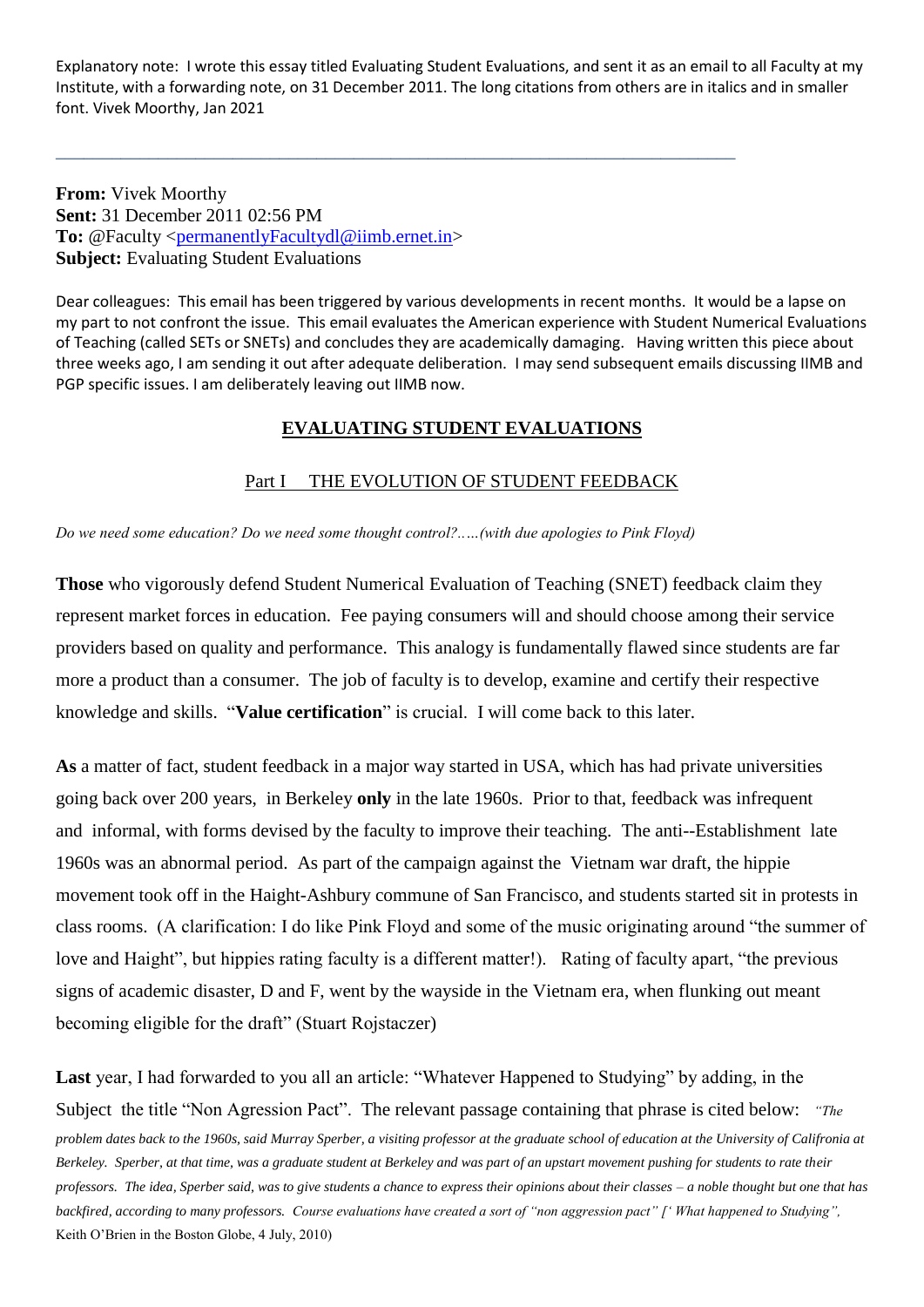By way of update, Sperber has written a book *Beer and Circus* about fraud in US sports universities.

## **Trolling** through the Web, I found comments reiterating the Sperber view espoused above, and cited below:

*"I was one of those who demanded that students be able to give feedback on professors back in the 1970s..The reason for teaching evaluations was to able to alert administration to the most egregious situations (professors who never showed up for scheduled classes, came to class or held office hours while drunk…,who sexually harassed students etc…The main reason was to be give students a way to report serious abuse, NOT to make higher education "consumer driven." Nowadays with different means of communication, different teaching techniques, different rules (and laws), these most egregious abuses rarely happen….The teaching evaluation, as we now know it, should be gotten rid of." (comments from a website cited here)* 

**With** this background, please take a close look at the Chart below from the website **[gradeinflation.com](http://gradeinflation.com/)**



Data has been compiled by Stuart Rojstaczer, cited earlier, a former geophysics professor. The Chart indicates a noticeable jump in average GPAs in the late 1960s and again in the late 1980s. The second jump has been attributed, by some of those examining these data, to the near universal adoption of SNETs by American universities and colleges around that time.

**This** Chart and others on the website also indicate that grade inflation is higher at **private** than public universities. A main reason is that private universities are under more pressure, internal and/or external, to make profits, and so they sell higher grades in return for higher fees. The Ivy Leagues (now tightening up) have been the worst culprits. In early 2001, about 90% of Harvard in some programs graduated with honors [See [endgradeinflation.org\]](http://endgradeinflation.org/).

**Articles** on grade inflation date back to the 1980s, perhaps even earlier. There has been an explosion in the amount written on this subject. I shall cite just a few articles, authors and websites. The website [ratemyprofessor.com](http://ratemyprofessor.com/) provides a good indication of what student evaluations are all about. There is seldom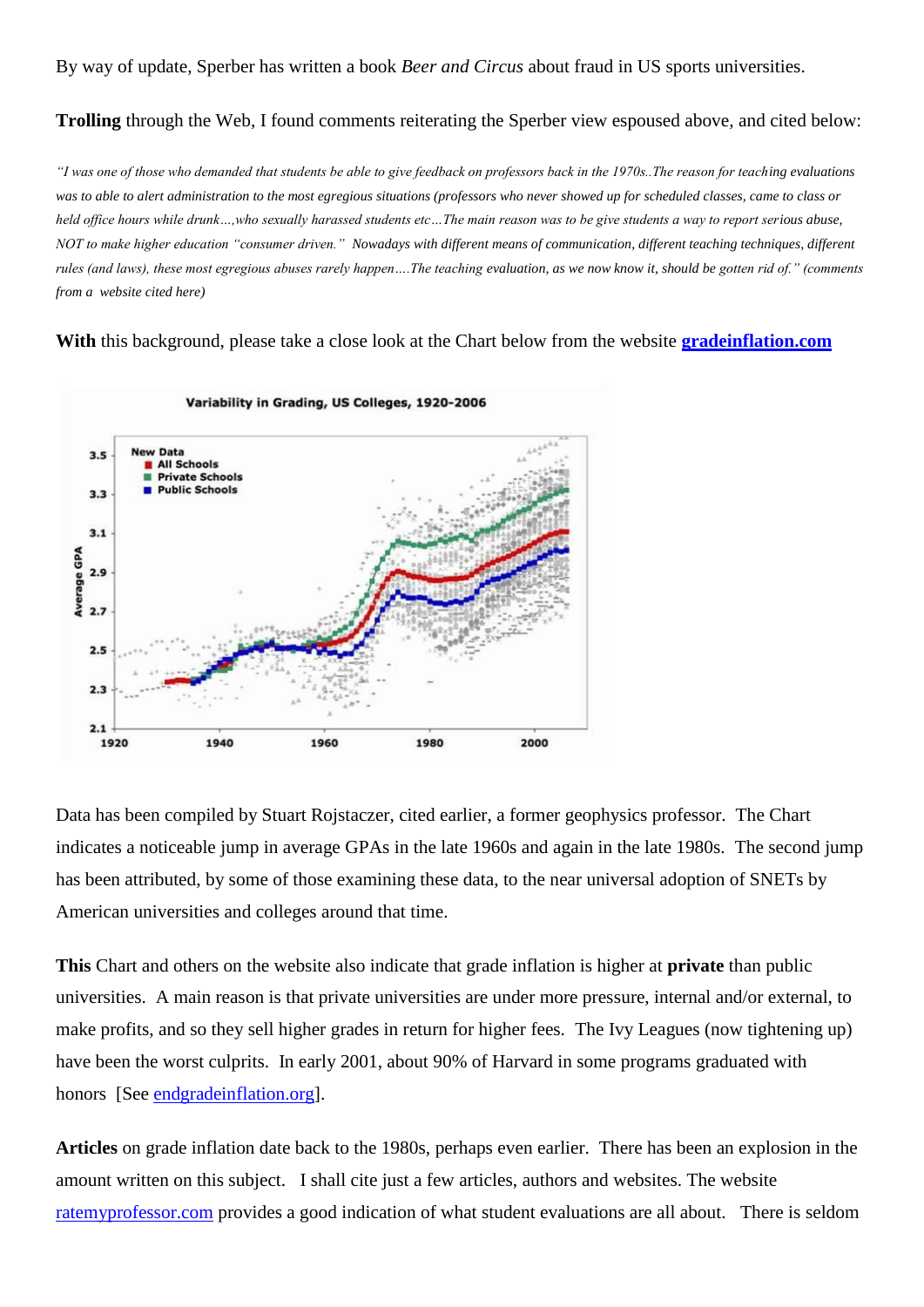any discussion of the subject, but mostly about what it takes to get an A (i.e. whether to focus on text, or class notes, or the assigned problems etc.). The comments about the top rated professors (the rankings are regularly updated) are quite illuminating. I downloaded in 2009 the first page of comments for the then top ranked professor, and can send a scanned or hard copy upon request.

**Valen** E. Johnson, a reputed professor of bio statistics has written a book Grade Inflation: A Crisis in College Education (2004) with extensive statistical testing of the impact of grades on evaluations. He describes the use of SET numbers to evaluate teaching effectiveness an "unqualified failure (p. 145)"

### Part II THE FAR BIGGER PROBLEM: COURSEWORK DEFLATION

#### *Forensic accountants should turn their talents toward SET management. Crumbley et. al, 2010*

**Even** without grading on a curve, users of grade information (employers etc) try to adjust to grade inflation by looking at the relative grade. (There is also grade inflation in SNETs of faculty.) If the users of the grade information have access to all the grades, then a few Excel commands can reduce grade inflation to a nuisance, nevertheless avoidable. But such information is generally not available.

**Grading** on a curve does not solve the problem. For starters, the worst effects of grade inflation, I think, come from passing those who ought to fail. But D's and U's are normally assigned on an absolute basis, the relative grading stops at the C. And within the A's B's and C's, a curve is not generally and cannot be easily imposed. Good grading entails weeding out really bad students, and also identifying really outstanding ones. A 4.0 should be rare. When someone has adequate competence, whether he/she gets a B+ or A minus (depending on the grading scheme) does not matter that much for performance on the job – beyond a point, "soft skills" matter more. But bumping up those at the bottom significantly lowers the quality of graduates and adversely affects future job performance. No less crucial, the fear of failing is essential to slogging in order to learn. In a regime of "meritocratic entitlement" (it takes merit to get in, but once in, you are guaranteed to get out) learning suffers.

**Even** full relative grading (which may be unfair to those at the bottom who meet a minimum standard) does not solve the fundamental problem of coursework deflation, or "dumbing down". This is impossible to control unless there is a common exam and common grader, which generally cannot be done. From basic economics, we know that when there are price controls, the quality of the product is lowered. Similarly, when there are grade controls, the quality of the course is lowered. When it comes to choosing electives, coursework deflation lowers the overall caliber of courses that are subscribed to.

Gamesmanship in teaching is widespread. As stated below,

*"Semester after semester, accounting and finance professors churn out many articles on earnings management. Executives caught engaging in abusive earnings management are fined and even sent to prison (Fuller and Jensen 2010). A new profession of forensic accountants is growing to catch these unethical and executives and fraudsters. Yet, semester after semester, professors are engaging in abusive SET management,*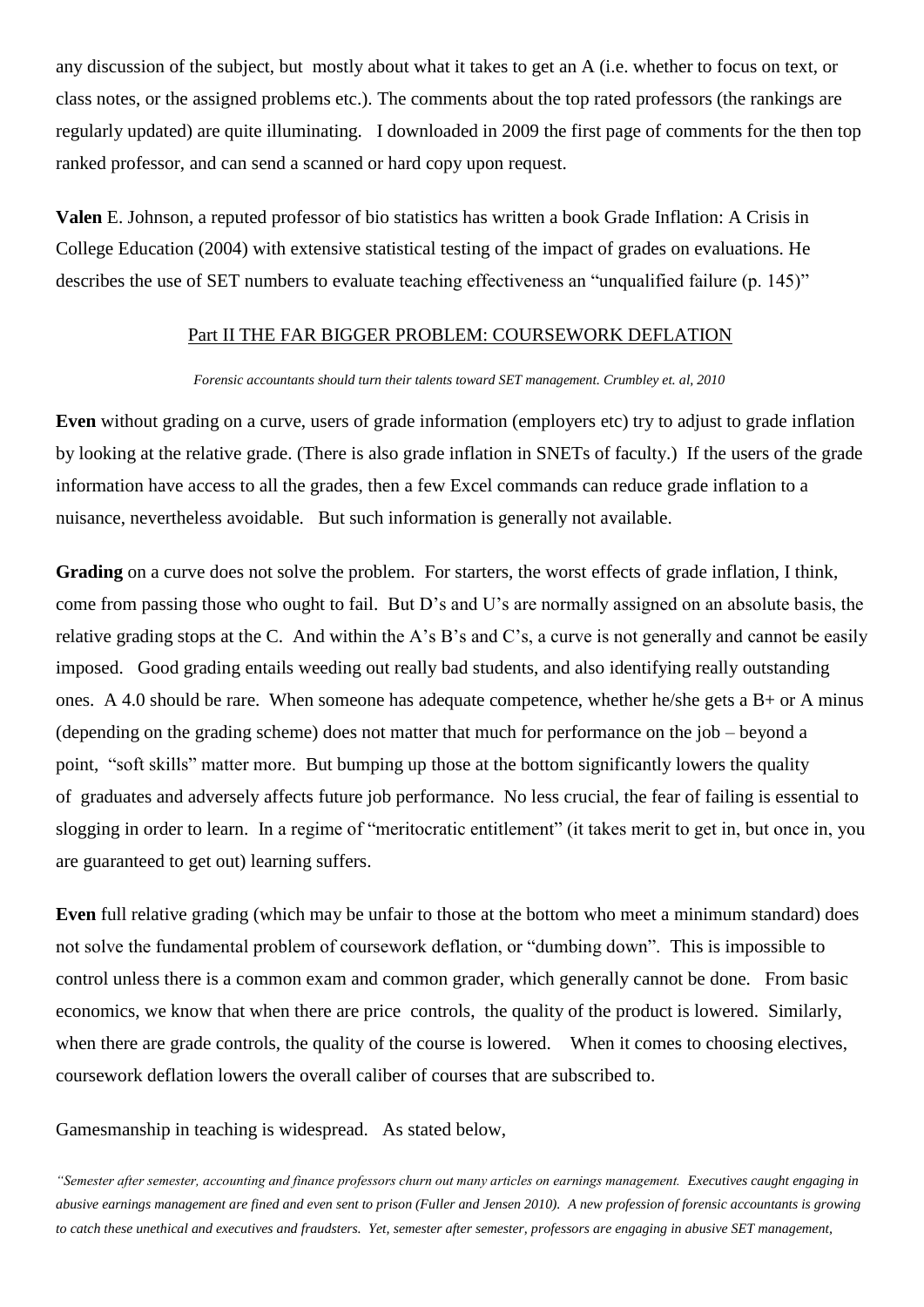*resulting in grade inflation and coursework deflation. These same professors are rewarded, given tenure, and promoted. Why is earnings management illegal and unethical, and yet SET management by professors is not condemned by academics? ("What is Ethical About Grade Inflation and Coursework Deflation?" Crumbley, Flinn and Reichert, Journal of Academic Ethics, Nov 2010, pg. 5*)

Donald L. Crumbley, one of the authors above, holds a KPMG Chair in accounting at Lousiana State University. His website "Society for a Return to Academic Standards" has some of the best posts on these matters – the "Evolution of Teaching Business" from the 1950s to 1990s is quite hilarious.

## PART III SHOULD STUDENTS BE TREATED AS PRODUCTS OR CONSUMERS?

*"I am your boss, I pay your salary" a student's words recounted by Emery, Kramer and Tian, 2001*

**In** a post, which has drawn some many outraged responses from some students, Donald Crumbley stated,

*"Students are the inventory. The real stakeholders in higher education are employers, society, the people who hire our graduates. But what we do is ask the inventory if the professor is good or bad. ". At General Motors, he says, "you don't ask the cars which factory workers are good or bad. (Rating Your Professors: Scholars Test Improved Course Evaluations)*

**Those** who talk about student consumers shopping for the service providers should not complain about this analogy. The "Don't ask the cars" analogy of Crumbley is useful only up to a point. Cars do not pay fees, and do not sit in classes, but students do. But since a student is more a product than a consumer, one primary role of faculty is to be **quality controllers**, not entertainers or customer service providers.

**How** faculty should be evaluated, and how student feedback can be factored into this evaluation, is a complex issue that needs to be addressed. This email is about how faculty should **not** be evaluated.

**Overall**, one thing is crystal clear – the conflict of interest in students numerically grading their faculty is so fundamental, direct and overwhelming that SNETs (Numerical evaluations, as distinct from specific feedback etc). Even if SNETS are not used for the promotion and tenure of faculty, conducting them damages the whole educational process – teaching content, difficulty of exam and grading.

**Larry** Summers, former President of Harvard has succinctly stated "what can be counted, counts." To build on that, in my opinion, "count only that which is worth counting." Once a number is computed, it tends to be scrutinized by administration and others, even if they claim otherwise. Even if the reported number does not affect decisions, it will be taken seriously by students and faculty, may affect morale, and is likely to affect enrollments. Overall, evidence from four decades show that the costs of SNETs for education vastly exceed their ostensible benefits.